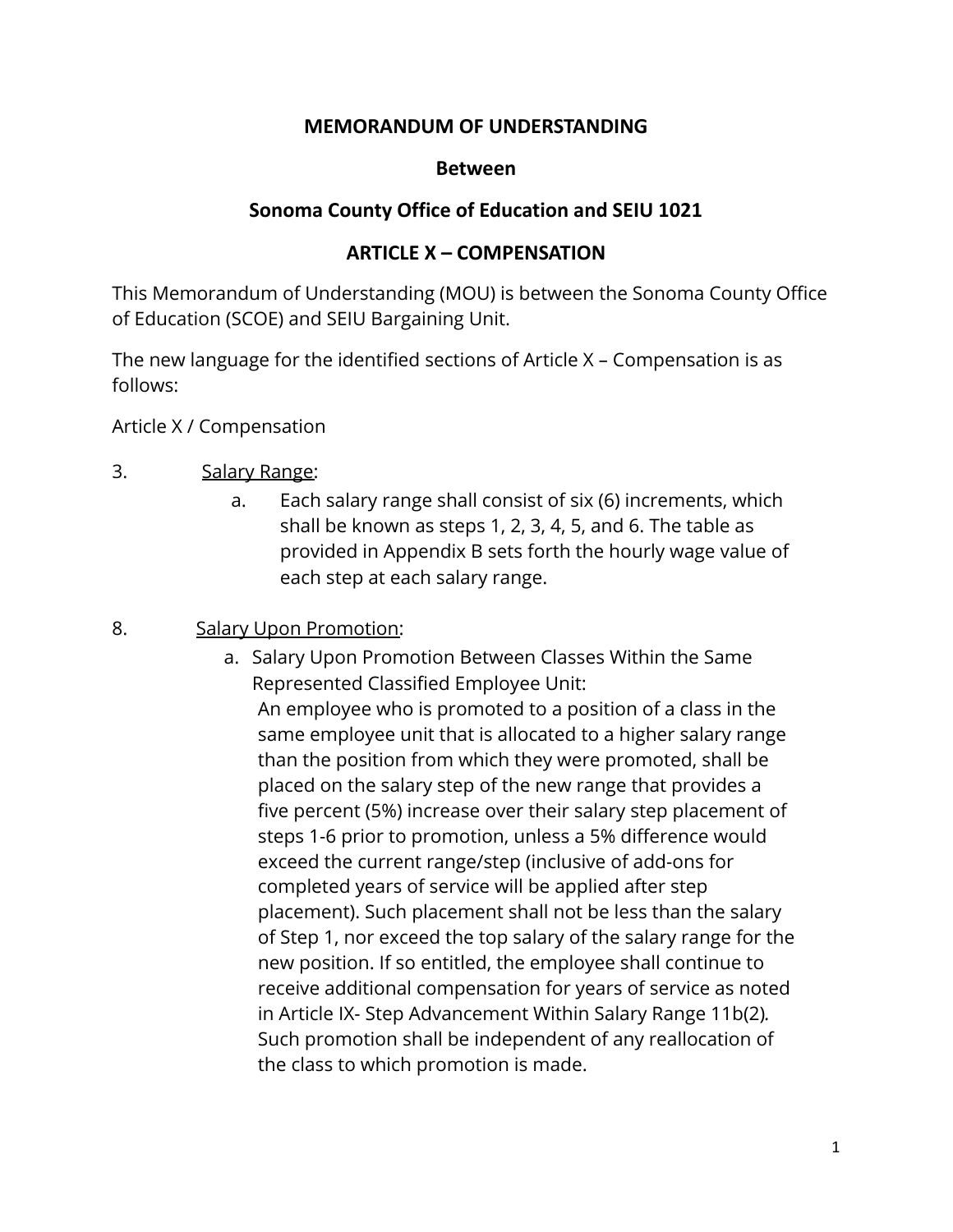# 9. Salary Upon Demotion:

a. Voluntary Demotion/Displacement: An employee who is demoted/displaced voluntarily to a position of a class which is allocated to a lower range than the class from which the employee is demoted, shall receive the highest salary in the range for the new class that does not exceed either step 6 of the new range, nor the salary s/he received before demotion/displacement. However, such a voluntary demoted/displaced employee may receive years of service credit that the employee has earned if their years of service would entitle them to such placement under subsection 12b(2) of this Article X.

# 12. Application of Salary Schedules:

- b. Step Advancement Within Salary Range:
	- (2) There will be a six (6) step salary advancement (Steps 1, 2, 3, 4, 5, and 6) within the salary range for represented classified employees of the County Superintendent of Schools' Office.

On July 1 of each fiscal year represented classified employees who will complete their  $7<sup>th</sup>$ , 10<sup>th</sup>, 15<sup>th</sup>, or  $20<sup>th</sup>$  year of employment within said fiscal year, are entitled to additional compensation for completed years of service as follows:

> On July 1, represented classified employees who will be in their 8th, 11th, 16th and 21st milestone year of service shall receive a 5% longevity increase. Each five percent (5%) increase calculation is compounded.

Whereas some employees begin on a step other than step one (1), it is important to note that the statement above applies to all employees. For example, if an employee begins on step three (3) and progresses one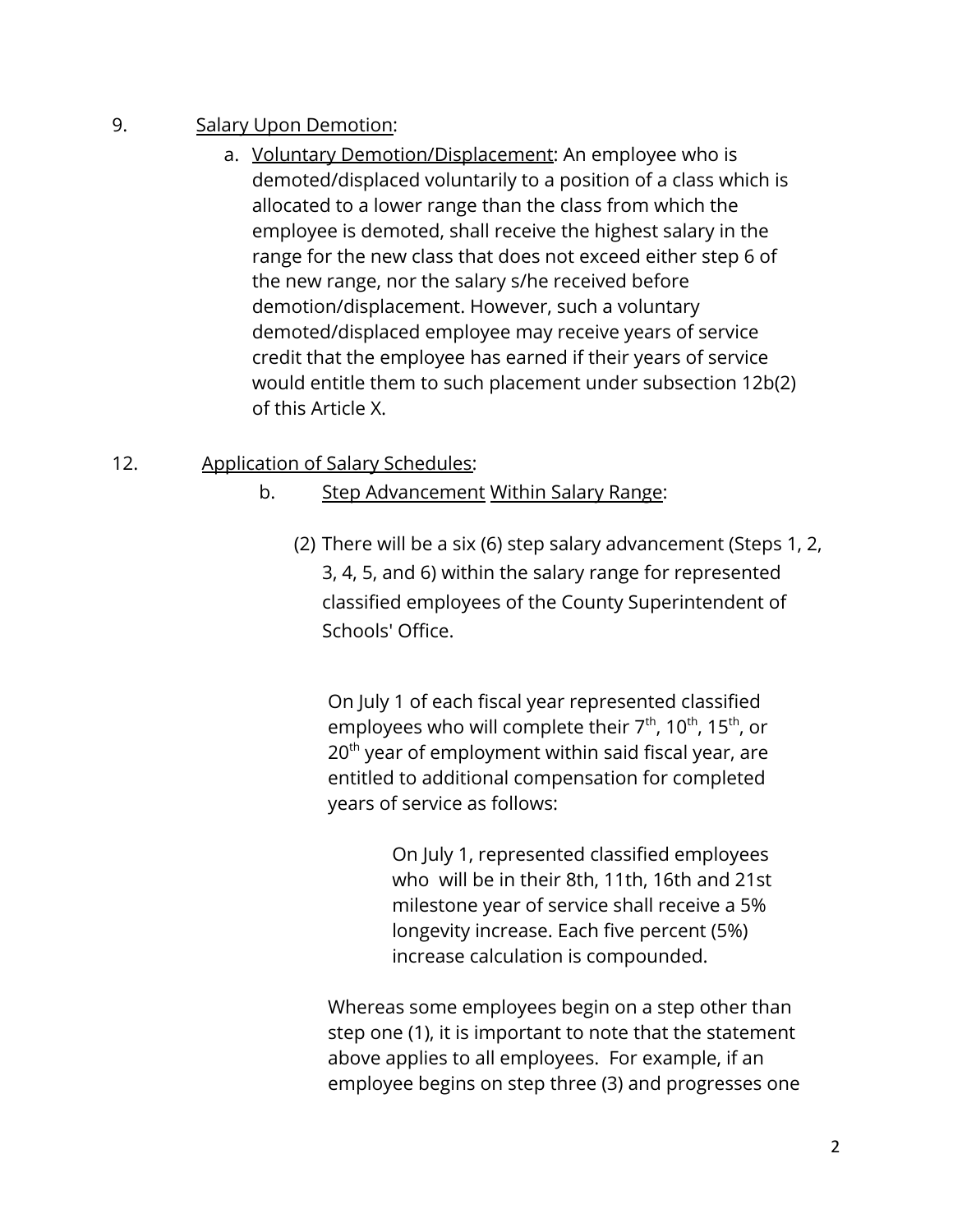step each year, he/she will remain on step six (6) until the conditions above are met before receiving the additional compensation for additional years of service.

- 18. Bilingual Premium: Employees who are able to adequately use a language(s) other than English (including American Sign Language) in the performance of his/her job duties or in assistance with County Office business, and who meet the criteria listed below, will receive bilingual premium pay of five percent (5%) of the employee's salary.
	- a. The supervisor will verify that the employee is able to adequately use a second language.
	- b. The County Office may require the employee to pass a proficiency test or for languages where no test exists, with documentation of education or training, proficiency may be designated by the Director of Human Resources; and
	- c. The bilingual premium pay will be reevaluated at least every three years or more often as determined by SCOE.

The employee may be called on to use their second language skills to assist in SCOE business at any time during their normal working hours.

### 22. Translator Pay

Assignment is made by the department and paid a flat hourly rate of twenty-five dollars (\$25.00) per hour for all hours s/he performs simultaneous translation. The twenty-five dollars (\$25.00) per hour flat rate is total compensation for those hours, and is not in addition to the employee's base pay. The hours worked as the Translator will be reported on the supplemental pay request, will be verified by the supervisor and paid on the supplemental payroll.